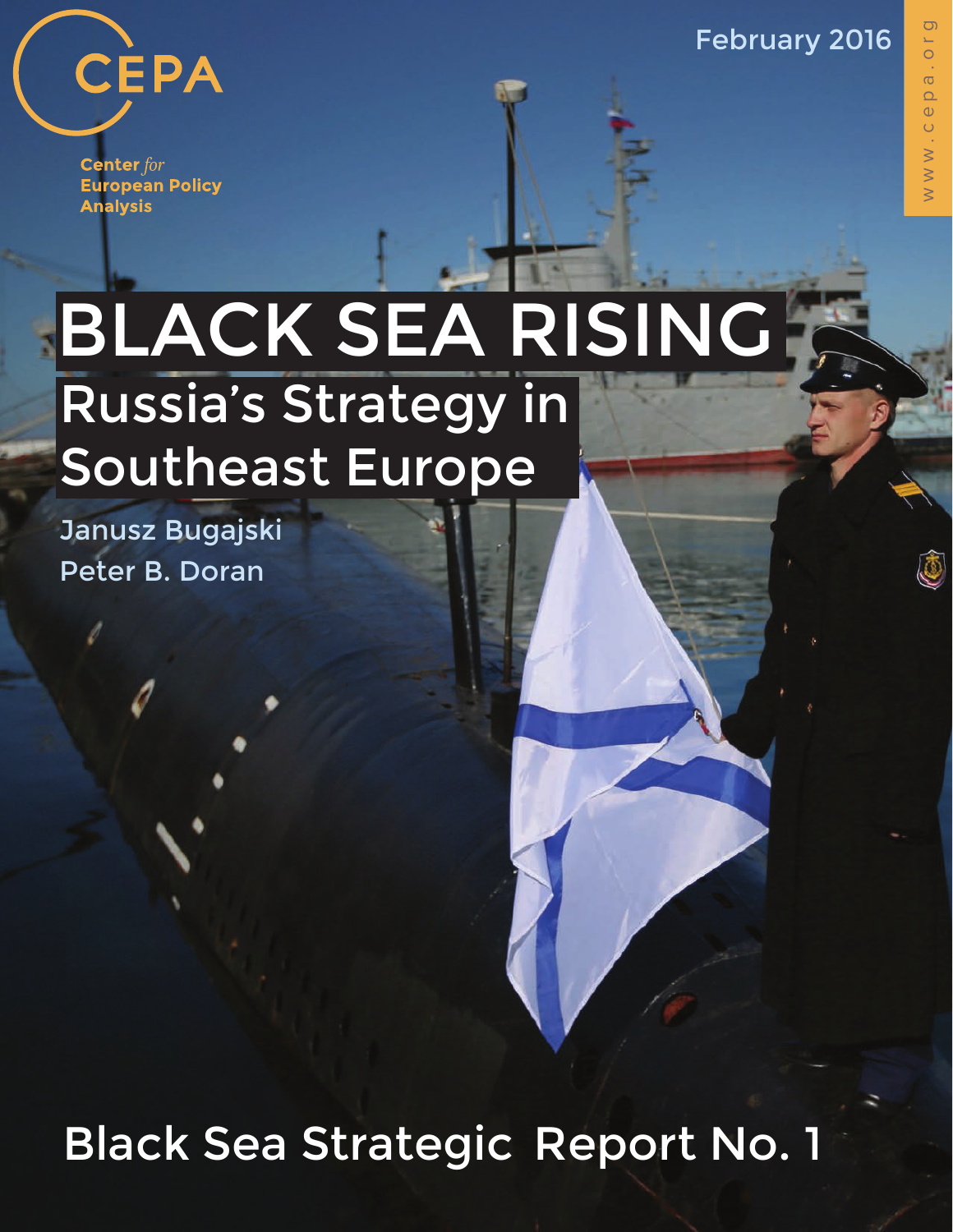# **Table of Contents**

#### **The Issue 1**

**Significance of the Black Sea 2 Moscow's Primary Objectives 4 Kremlin Strategies 7 Russia's Military Capabilities 10 Impact on Littoral States 13 Preliminary Conclusions 14**



**Cover photo: sailor raises the Russian naval flag over a captured Ukranian submarine in Sevastopol.**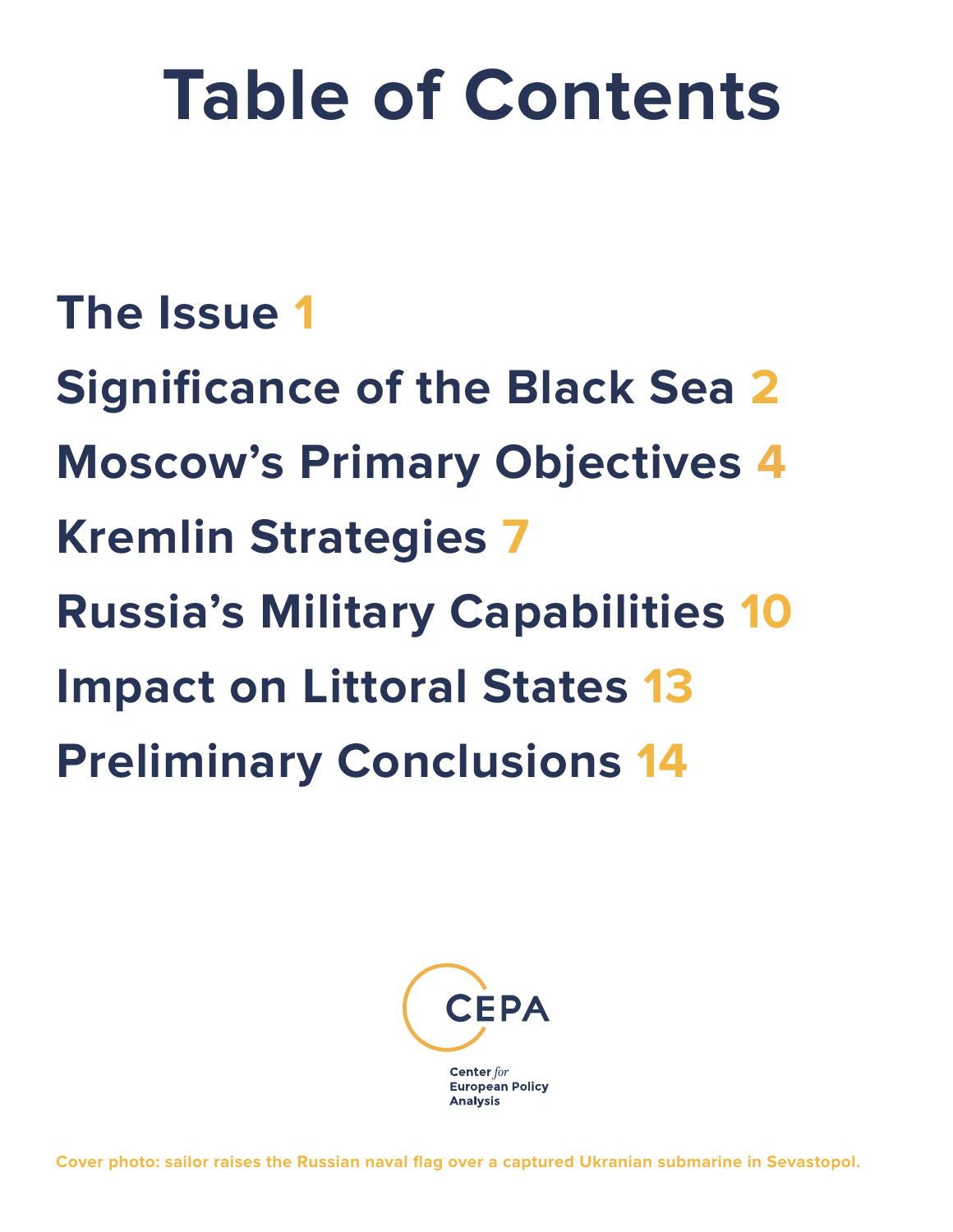# **THE ISSUE**

**President Vladimir Putin's Kremlin has sought to reverse the transformations of the post-Cold War era during which Russia lost its satellites, withdrew militarily from Central and Eastern Europe (CEE), forfeited its regional predominance, and curtailed its international power projection. Moscow's primary strategic objective under the Putin presidency is to create a Eurasian "pole of power" or a bloc of states under predominant Russian influence that will necessitate containing, undermining and reversing NATO influence throughout Europe's east. Even where it cannot pressure or entice its neighbors to integrate in the Eurasian Economic Union (EEU) and the Collective Security Treaty Organization (CSTO), the Kremlin attempts to neutralize nearby capitals by preventing them from moving into Western institutions, particularly NATO and the European Union (EU).**

**In this strategic context, Russia's supremacy in the Black Sea becomes critical for restoring its east European and Eurasian dominion, as well as projecting power toward**  the Mediterranean and Middle East. Its offensives in and around the Black Sea are part **of a larger anti-NATO strategy in which naval forces play a significant and growing role. Russia is using the Black Sea as a more advantageous method of revisionism than extensive land conquests. Control of ports and sea lanes delivers several benefits: it**  prevents NATO from projecting sufficient security for its Black Sea members; deters the **intervention of littoral states on behalf of vulnerable neighbors; threatens to choke the trade and energy routes of states not in compliance with Russia's national ambitions; and gives Moscow an enhanced ability to exploit fossil fuels in maritime locations.**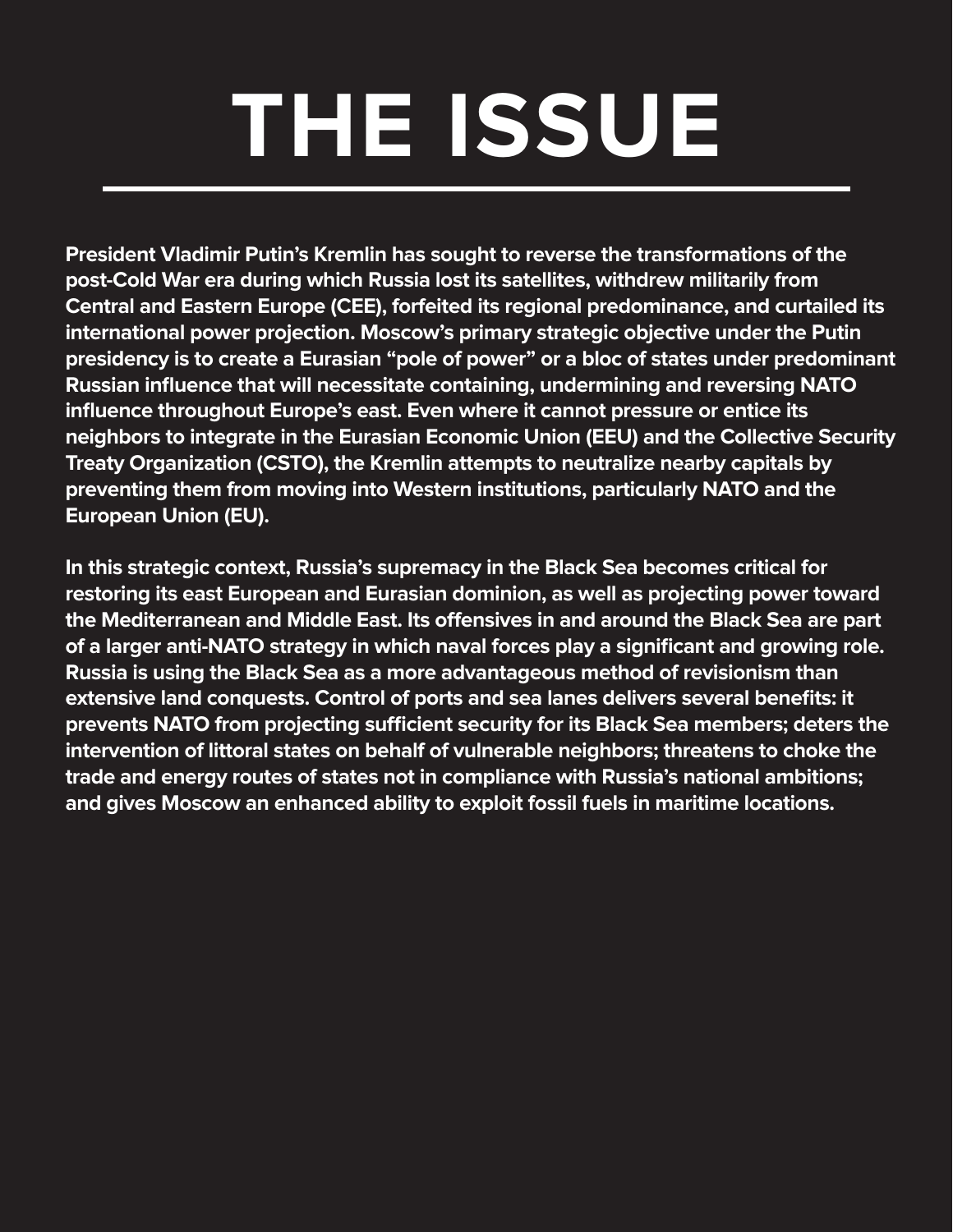#### **Significance of the Black Sea**

The Black Sea region forms an important crossroads and a strategic intersection of east-west and southnorth corridors. Access to and from the Black Sea is vital for all littoral states and nearby neighbors, and a substantial military presence contributes to projecting power into several adjacent regions. Whoever controls or predominates in the Back Sea can project power toward mainland Europe, especially the Balkans and Central Europe, as well as the Eastern Mediterranean, the South Caucasus and the northern Middle East.

In assessing Russia's challenge to the post-1989 status quo in Europe, the Western analytical community has recently focused a great deal of attention on the situation in the Baltic Sea, where U.S. allies face pressure in both the "hybrid" and conventional warfare spaces. Often overlooked in these assessments is the "southern" dimension in Russian strategy and, in particular, the role of the Black Sea as a contested zone in regional geopolitics. The Black Sea is a key component of Russia's revisionist enterprise and its attempts to reverse NATO's gains during the past two decades. For the first time since the Cold War, it is no longer unthinkable to consider the possibility of Moscow extending its future control along the northern coast of the Black Sea. This would position Russia to exert greater pressure on NATO members Romania and Bulgaria, including the mouth of the Danube and, among other targets, the maritime energy fields of Romania's exclusive economic zone (EEZ).

Moscow's current strategy in the Black Sea is therefore important as a case study both for its methods and for its implications. As this report considers, Russia is using the Black Sea as a more advantageous method of revisionism than extensive land conquests. Control of ports and sea lanes delivers several benefits: it threatens to choke the trade and energy routes of wayward states, prevents NATO from projecting sufficient security for Black Sea members and gives Moscow a larger stake in exploiting fossil fuels in maritime locations. The Black Sea strategy could also disrupt or challenge energy supplies through pipeline connections between the Caspian Basin and Europe and set back EU attempts to pursue energy diversity. This would further curtail U.S. and European connections with Central Asia and undermine prospects for future natural gas deliveries from Turkmenistan and Azerbaijan to Europe.

What was old is new again in the Black Sea region. This maritime space was virtually a Soviet lake during the Cold War when Moscow controlled its communist European satellites. Western influences subsequently expanded during the 2000s as Romania and Bulgaria acceded to NATO while Ukraine and Georgia asserted their sovereignty and pro-Western orientations in order to deter Russia's unwelcome interventions. More recently, Moscow's revived attempts to control the Black Sea not only undermine the independence and territorial integrity of Ukraine, Moldova and Georgia; they also directly challenge the security of Romania, Bulgaria and Turkey. As a contested geostrategic zone, the remilitarization of the Black Sea is seen by Moscow as a necessary policy to prevent Russia's containment and any limitation of its powers around its western borders.

Control over the Black Sea is one of the most important strategic objectives that Russia has along its borders with both NATO and the EU. It is the fulcrum of Moscow's revisionist enterprise to restore Russia's international power and to limit NATO's presence both as the mainstream of deterrence to Russia's assertiveness and as a source of attraction for Russia's neighbors. In addition, the installation of elements of a NATO missile defense system, the European Phased Adaptive Approach (EPAA), in several Central European states, including Romania, has prompted Moscow to further develop its own missile systems, including within its Black Sea Fleet, claiming that the EPAA constitutes a threat to Russia's ballistic missile arsenal.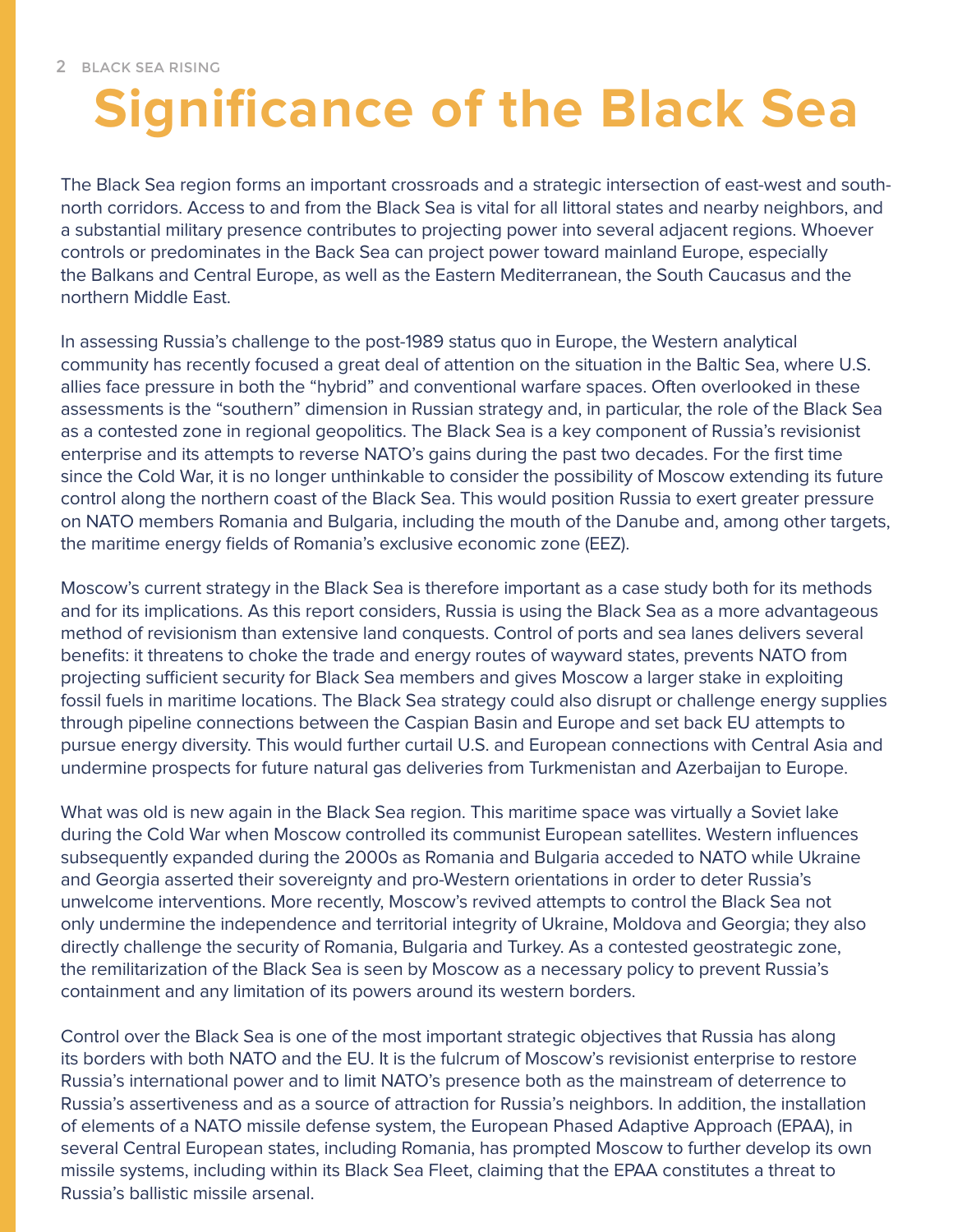

The Black Sea region also has enormous economic importance and future potential as a transit corridor for goods and resources and with a continental shelf that possesses abundant natural resources, including natural gas deposits. With a growing naval presence, Moscow could disrupt energy supplies through pipeline connections between the Caspian Basin and Europe and thereby set back EU attempts to pursue energy diversity outside Moscow's orbit. This would also curtail U.S. and European economic connections with Central Asia and undermine prospects for future natural gas deliveries from Azerbaijan, Turkmenistan and other Caspian Basin states to Europe.

Given the increased international competition for influence in the Middle East, the Black Sea has also been transformed in the main logistical platform supporting Russia's naval operations in the Eastern Mediterranean and the Aden Gulf area. Moscow currently maintains 10 ships in the Eastern Mediterranean, several of them transported from its Black Sea Fleet.

The Black Sea is also an important arena for the West and forms a zone of vulnerability for the eastern flank of the Alliance. The region contains significant ethnic and religious diversity, a factor of potential discord that enables Russia to inject itself in neighbors' affairs and exert pressure on several governments to return within Moscow's orbit. NATO cannot allow any of its littoral member states (Romania, Bulgaria and Turkey) to be seriously threatened by an ambitious adversary or it could lose its credibility as a security organization. The West also has a keen economic interest in diversifying energy sources and upholding routes from the Caspian Basin, in which the Black Sea forms a hub and network for energy deliveries and pipelines to Europe outside of Russia's control.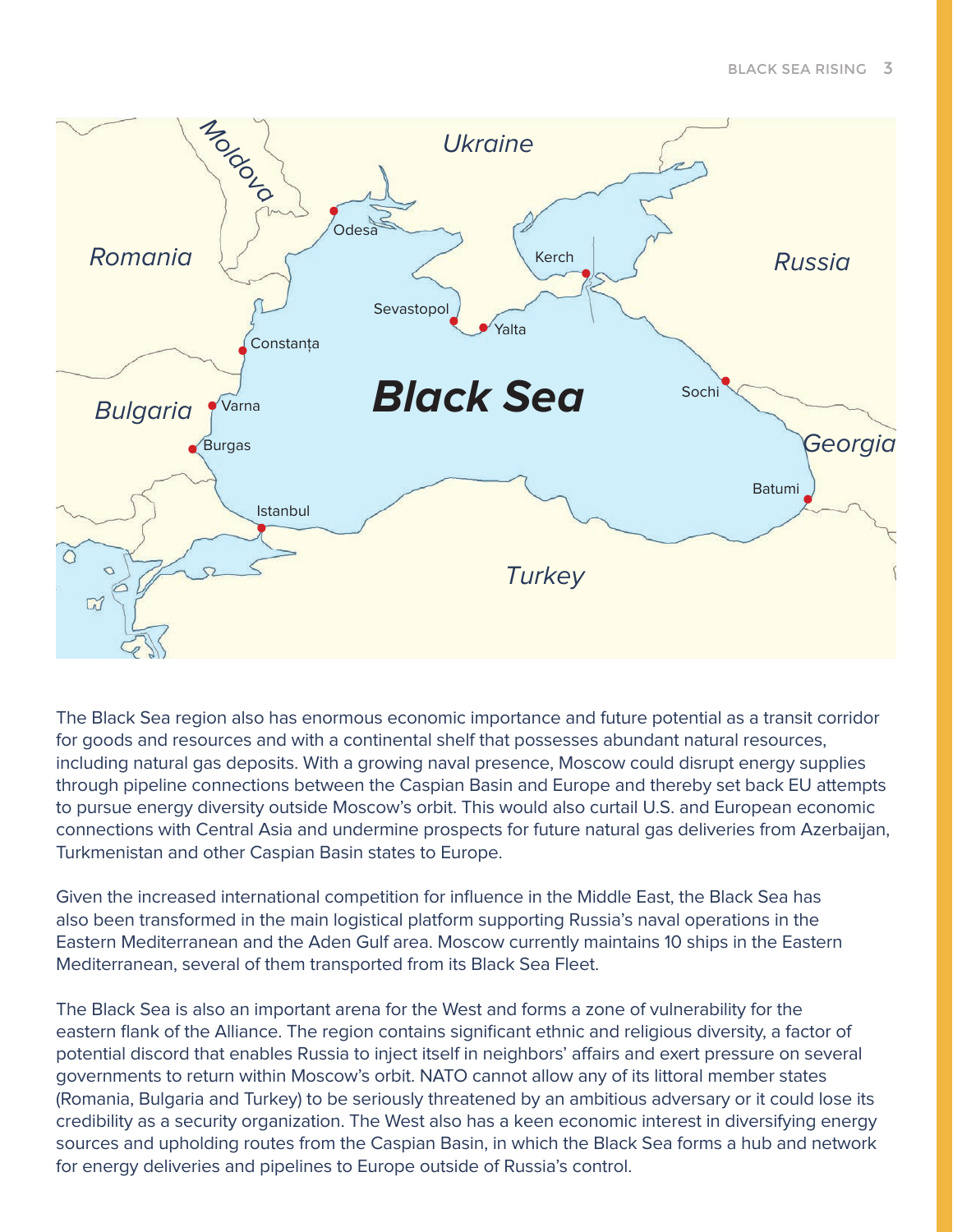

#### **Moscow's Primary Objectives**

The overarching objective of Moscow's foreign policy is to restore Russia as a major "pole of power" in a multipolar world — in effect, the leading superpower in Eurasia. Following the return of Vladimir Putin to Russia's presidency in May 2012, the Kremlin reinvigorated its ambitions and regional assertiveness. It also made more explicit its goal of reversing the growing influences of the United States within Central and Eastern Europe and the wider Eurasian zone. If left to run its course, the practical outcome of the strategy would result in the restoration of the Yalta-Potsdam post-World War II order, in which Moscow dominated Eurasia and half of Europe.

The creation of a Eurasian pole of power necessitates containing, undermining and even reversing NATO influence throughout Europe's east. Even where it cannot pressure or entice its neighbors to comply with its mechanisms of economic and security integration, including the Eurasian Economic Union and the Collective Security Treaty Organization, the Kremlin attempts to neutralize nearby capitals by preventing them from moving into two key Western institutions — NATO and the EU. In several cases, Moscow also seeks to influence countries that are already NATO and EU members so that they either support or do not block Russia's objectives in multinational institutions or within the wider region.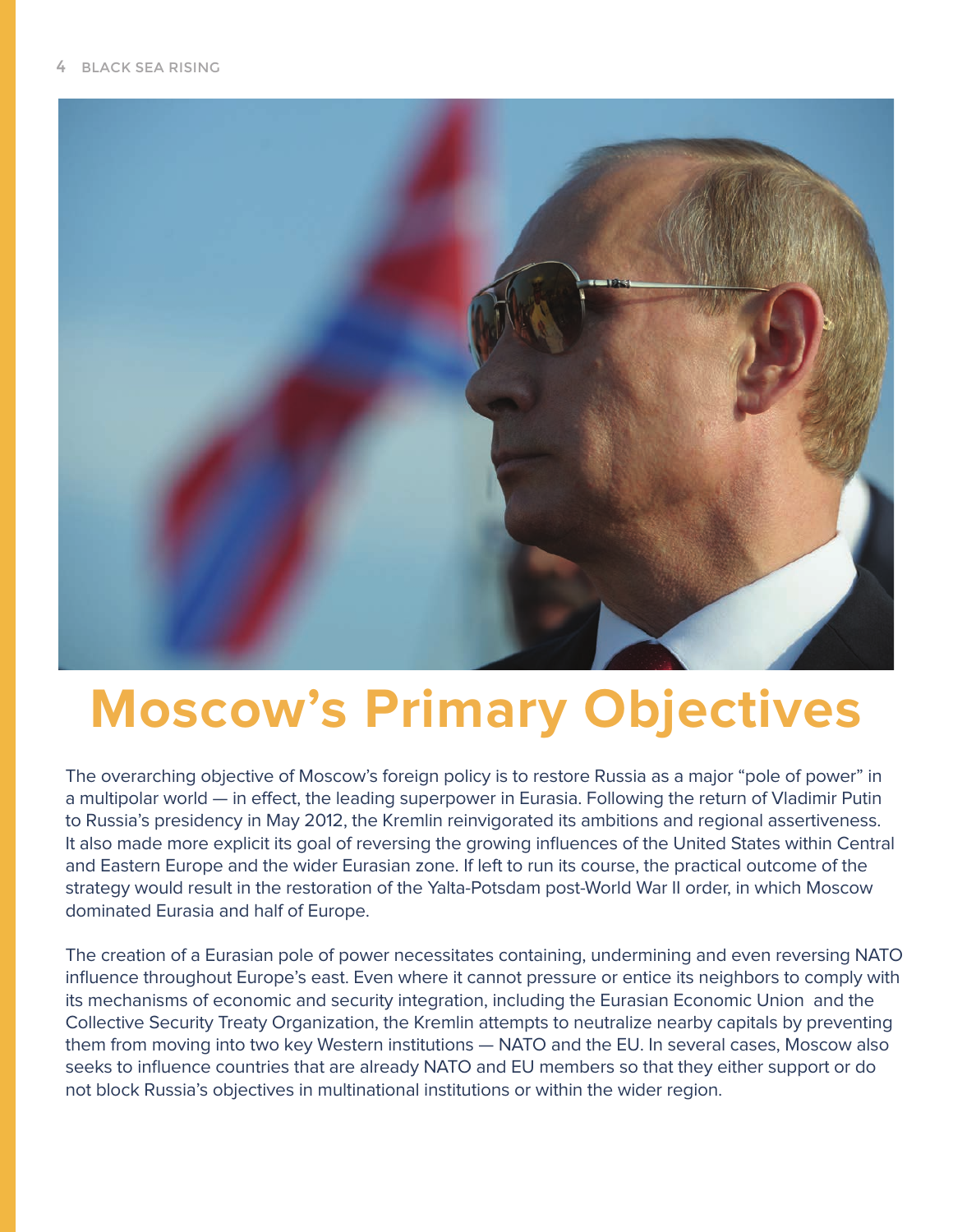Russia's geopolitical project no longer relies on Soviet-era instruments in targeted states, such as strict ideological allegiance, the penetration and control of local ruling parties and security services and the permanent stationing of Russian troops in satellite countries. Instead, sufficient tools of pressure are applied to ensure the fundamental goal — prevailing influence over the foreign and security policies of immediate neighbors so they will either remain neutral or support Russia's international positions. In effect, the objective is to create pliant protectorates around the borders of the Russian Federation.

The Black Sea is a key component of Russia's revisionist enterprise and an attempt to reverse the gains that NATO has registered during the past two decades. The objective is not merely to protect the southern flank of the Russian Federation, but also to intimidate its exposed and unprotected neighbors and deny NATO access to Ukraine, Moldova and the entire Caucasus region. Moscow's long-term goal is to contain and roll back NATO so that the Black Sea becomes a predominantly Russian domain or one divided between Russia and Turkey, but where Ankara acquiesces to Kremlin empire-building in its former Tsarist and Soviet dominions. Nonetheless, Turkey's compliance cannot be taken for granted in the light of the Russia-Turkey conflict triggered by the shooting down of a Russian warplane in November 2015 that allegedly violated Turkey's airspace.

Moscow formulated a revised maritime doctrine in July 2015, which focused on creating an A2/AD (antiaccess, area denial) zone toward NATO in the Black Sea while at the same time ensuring a growing threat to the Alliance's southeastern flank.<sup>1</sup> By dominating the Black Sea, Russia also seeks to project its naval power outward toward Central Europe, the entire Balkan Peninsula and the Eastern Mediterranean. The Kremlin clearly benefited from relative Western neglect of this strategic region during the Barack Obama administration. The Allies failed to develop an effective Black Sea security architecture that could deter Russia's advances. As a result, a mixture of hard and soft aggression undergirded by a naval buildup permits Moscow to steadily achieve its geopolitical targets while undermining NATO and EU credibility. The West is denied the ability to project power in the basin by strengthening its naval capabilities that could challenge Russia's predominance and its spheres of influence.

Following its de facto partition of Georgia in August 2008 and its militarization of the captured province of Abkhazia, Moscow has reestablished control over the eastern littoral of the Black Sea and is extending its power deeper throughout the South Caucasus and northern Middle East. The first stage of containing NATO in the Black Sea was accomplished in the summer of 2008 following the invasion and partition of Georgia and the recognition of Abkhazia and South Ossetia as separate states. Since that time, Russian forces have boosted their presence in both territories and constitute a constant threat to Georgian stability and territorial integrity, while effectively freezing Tbilisi's progress toward NATO accession. The Kremlin has also manipulated the simmering dispute between Armenia and Azerbaijan over occupied Azerbaijan territories, including Nagorno-Karabakh, in order to maintain primary influence as a mediator and arms supplier to both sides in the conflict and to prevent a resolution of the dispute between Baku and Yerevan, which would diminish Russia's regional predominance.

Russia is currently in the process of fully controlling the northern Black Sea littoral following the annexation of Crimea from Ukraine, incitement of the proxy insurgency in the Donbas region of eastern Ukraine and incessant attempts to further divide Ukraine territorially and politically. As the Kremlin cannot currently carve out a Novorossiya entity along Ukraine's southern coastline, largely because of Ukrainian resistance, it will likely settle for Crimea and Donbas and seek to destabilize the pro-Western government in Kyiv. Moscow's underlying goal is to prevent Ukraine from moving into Western institutions, and it pursues the same objectives in Moldova and Georgia.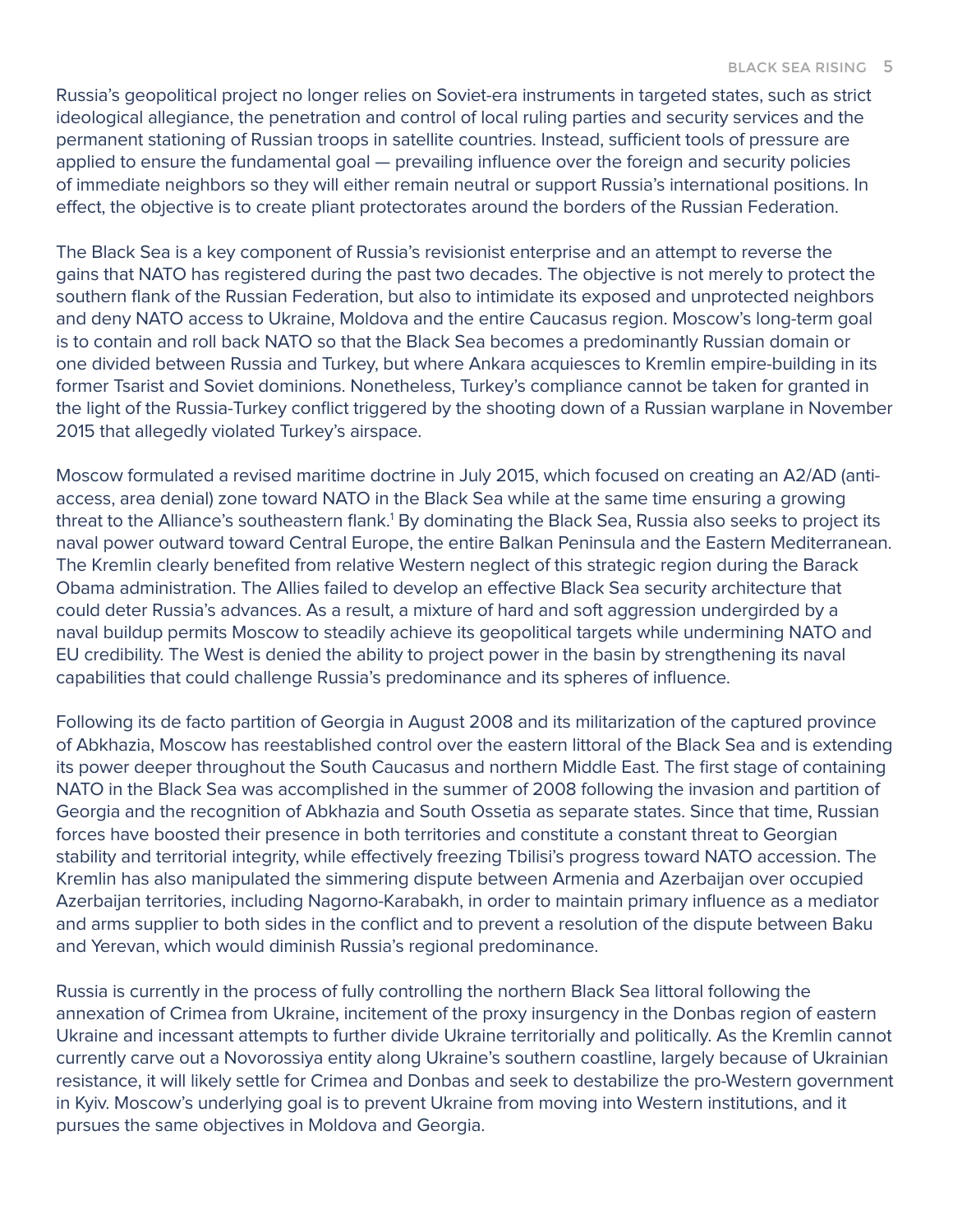Control of Crimea allows Russia to turn the Kerch Strait between Ukraine and Russia into its own territorial waters and places the Sea of Azov under its de facto control. It also expands Russia's maritime borders and its maritime gas and oil fields.

#### **Moreover, the economic zones of Russia and Romania have become de facto adjacent; in effect, Russia now shares a maritime border with NATO and the EU in the Black Sea.**

The takeover of Crimea raises the question of demarcating new maritime borders between Russia and Ukraine. Moscow has extended its 200-mile EEZ for the exploration and exploitation of the seabed in the northern Black Sea, placing Ukraine in a vulnerable position economically, militarily and politically. In effect, Moscow has more than halved Ukraine's coastline and controls the country's access to open Black Sea waters. By doing so Russia is establishing its dominion over vast oil and gas reserves off the Crimean shore, thereby damaging Ukraine's hopes for energy independence.

Until now, the southern littoral of the Black Sea has been largely neutralized by Moscow, as Turkey has not challenged Russia's gradual re-imperialization and is preoccupied with conflicts along its own southern borders. However, if the dispute between Moscow and Ankara over Syria escalates, Turkey could prove more assertive in projecting NATO interests in the Black Sea region, especially as the western littoral becomes the next focus of Russia's attention.

Ankara increasingly views Russia as the regional aggressor, and this can bring Turkey closer to the United States and favor a stronger NATO presence in the region. The current Russo-Turkish dispute has revealed that recent cooperation between the two states was largely a function of personal relations between Putin and Turkish President Recep Tayyip Erdoğan rather that the basis for strong durable ties. Conflicts could further accelerate with the development of Russian-Iranian relations based on their common interests in the Middle East. Russia's military presence could also increase in states with an anti-Turkish policy, especially Greece and Cyprus.

In the case of Romania and Bulgaria, Moscow's objective is to neutralize NATO's eastern flank and ensure that their governments do not oppose Moscow's international offensives and that NATO militaries cannot deter its maritime deployments. As evident in Ukraine, the Kremlin not only uses hard power but also subverts and weakens its neighbors through a host of instruments and pressures. It does not need to deploy overwhelming military force to achieve its objectives but relies on the elements of surprise, camouflage, deception and the weakness and unpreparedness of adversaries.

Potential scenarios of instability engineered by Moscow could involve further splitting Ukraine by linking Crimea with Transnistria — thereby establishing a direct land border with NATO, strategically closing in on the Bosphorus Straits, gaining control of the mouth of the Danube and its adjacent region of Dobrogea that straddles Romania and Bulgaria, transforming Moldova into a satellite state, and incorporating Transnistria inside the Russian Federation. Alternatively, Russia can foster instability through less overt but no less effective methods such as rhetorical saber rattling, snap conventional or nuclear exercises, aggressive airspace incursions and other provocative acts. Whether the approach is maximalist or minimalist, the aim is the same: degrade the willingness of neighboring states to resist Moscow's desire for primacy in the Black Sea.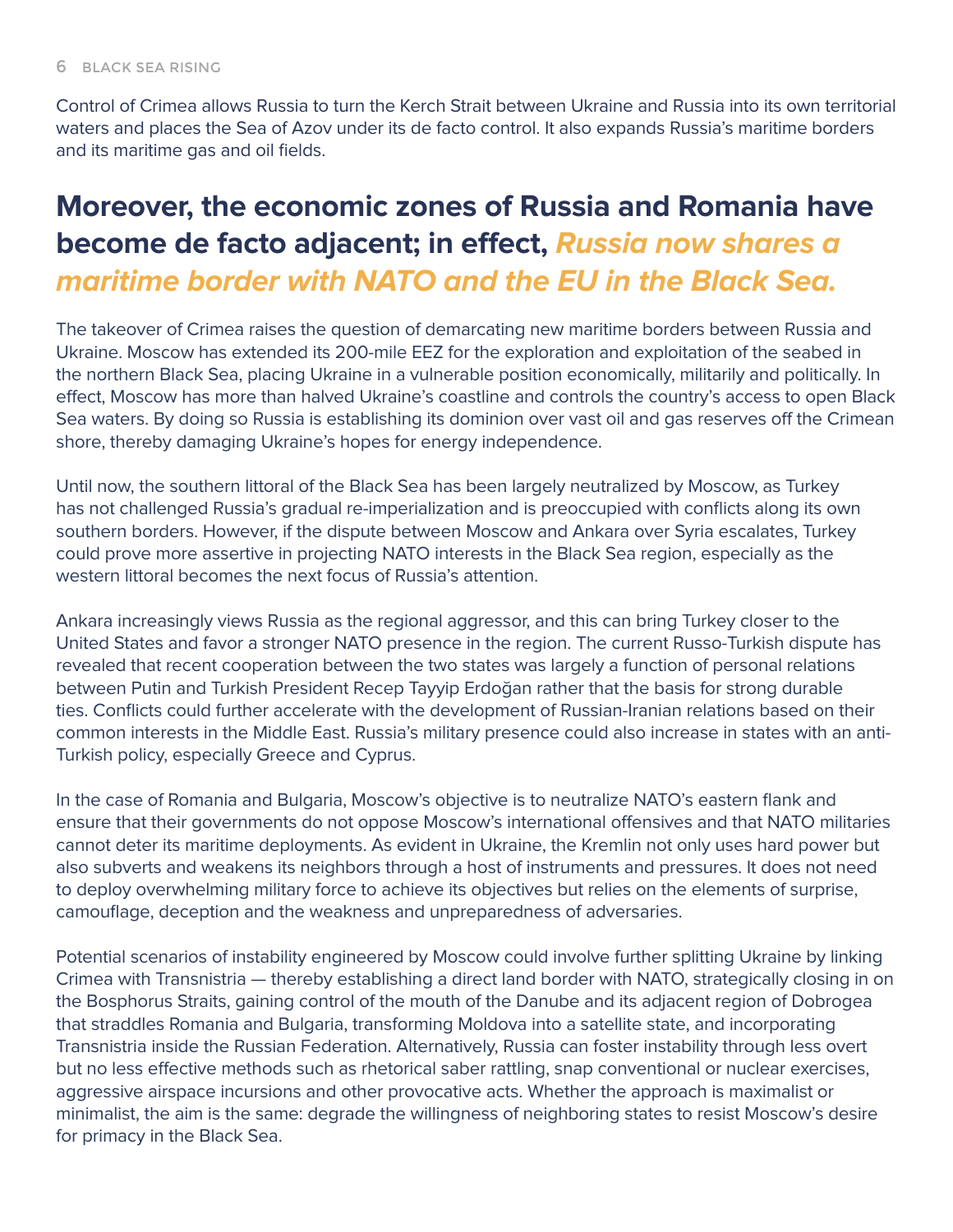#### **Kremlin Strategies**



Russia's key strategic goal in the Black Sea is to lock the basin under its supervision.<sup>2</sup> For this purpose it employs both military and nonmilitary instruments. On the military front, the principal method is to exploit Russia's control of the sea to exert pressure on the littoral states, including Ukraine, the South Caucasus countries, Romania and Bulgaria. The maritime strategy for territorial purposes uses naval buildups, the stealth seizure of critical littoral zones, the creation of A2/AD pockets, and the introduction of tactical nuclear weapons to reincorporate a much larger area under Russia's control than would be possible by engaging solely in land-based operations. Hence, the potentially costly capture and control of territory is minimized.

Russia's Black Sea Fleet is intended to protect the southern flank of the Federation, and in the case of a Georgia-type conflict, to deny access to the Caucasus and to Ukraine following the Crimean annexation. Since its attack on Ukraine, Moscow has enhanced its status as a maritime power in several ways: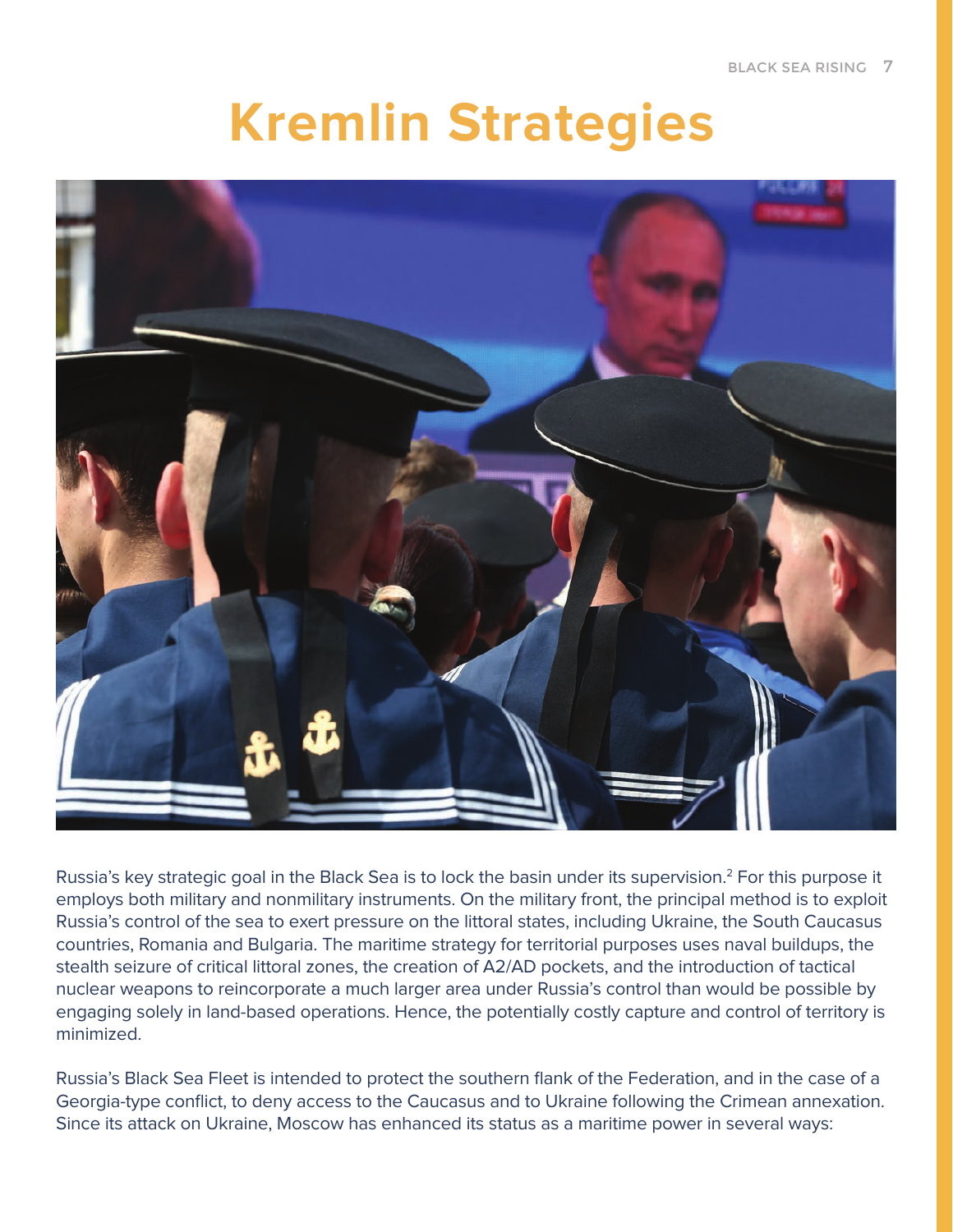$\triangleright$ ) The integration of Crimea gives Russia a longer coastline on the Black Sea. Before March 2014, it possessed approximately 570 kilometers of coastline on the Sea of Azov with no deep ports to dock a fleet between the Kerch Strait and the Georgian border, plus 300 kilometers of Abkhazian coastline under Moscow's military control since August 2008. Crimea provides Russia with an additional coastline of several hundred kilometers along the Black Sea together with the most important Black Sea port, Sevastopol, as well as other Crimean ports.

 After acquiring Sevastopol, Moscow can commission and dispatch new vessels, including coastal artillery, land-based forces and aircraft. An upgraded port of Novorossiysk on the northeast coast of the Black Sea cannot be compared in quality to Sevastopol and its eight deep-water bays. Moscow was prevented from freely upgrading or increasing its military presence in Crimea by the 1997 and 2010 Russia-Ukraine agreements on the Black Sea Fleet. But Moscow is no longer constrained by Kyiv on its Black Sea Fleet deployment.

 The capture of Crimea has resolved another strategic question for Russia, related to the demarcation of maritime borders in the Kerch Strait and the Sea of Azov. In effect, the Kerch Strait is now Russian and the Sea of Azov is also virtually Russian with Ukraine possessing less than 350 kilometers of the coastline and lacking the capabilities to protect it.

 $\rightarrow$  Russia has expanded its continental shelf in the Azov and the Black seas and has acquired a maritime zone more than three times the size of Crimea itself, with claimed rights to underwater resources potentially worth trillions of dollars. For instance, Moscow has gained sovereignty over the Pallas gas and oil fields located near the Kerch Strait, believed to hold an estimated 120 billion cubic meters of natural gas and 12 million tons of oil.

The Black Sea Fleet is incorporated into Russia's Southern Military District, which consists of the former North Caucasus military district, the Caspian flotilla, the 4th Air Force and Air Defense Command and the Black Sea Fleet. Since the collapse of the Soviet Union, the Black Sea Fleet has been a mainly "green water fleet" with limited high-seas capabilities.<sup>3</sup> It operates one guided missile cruiser, the Moskva, one classic submarine, three frigates, seven large landing ships, and several small antisubmarine warfare boats and small missile or artillery boats.

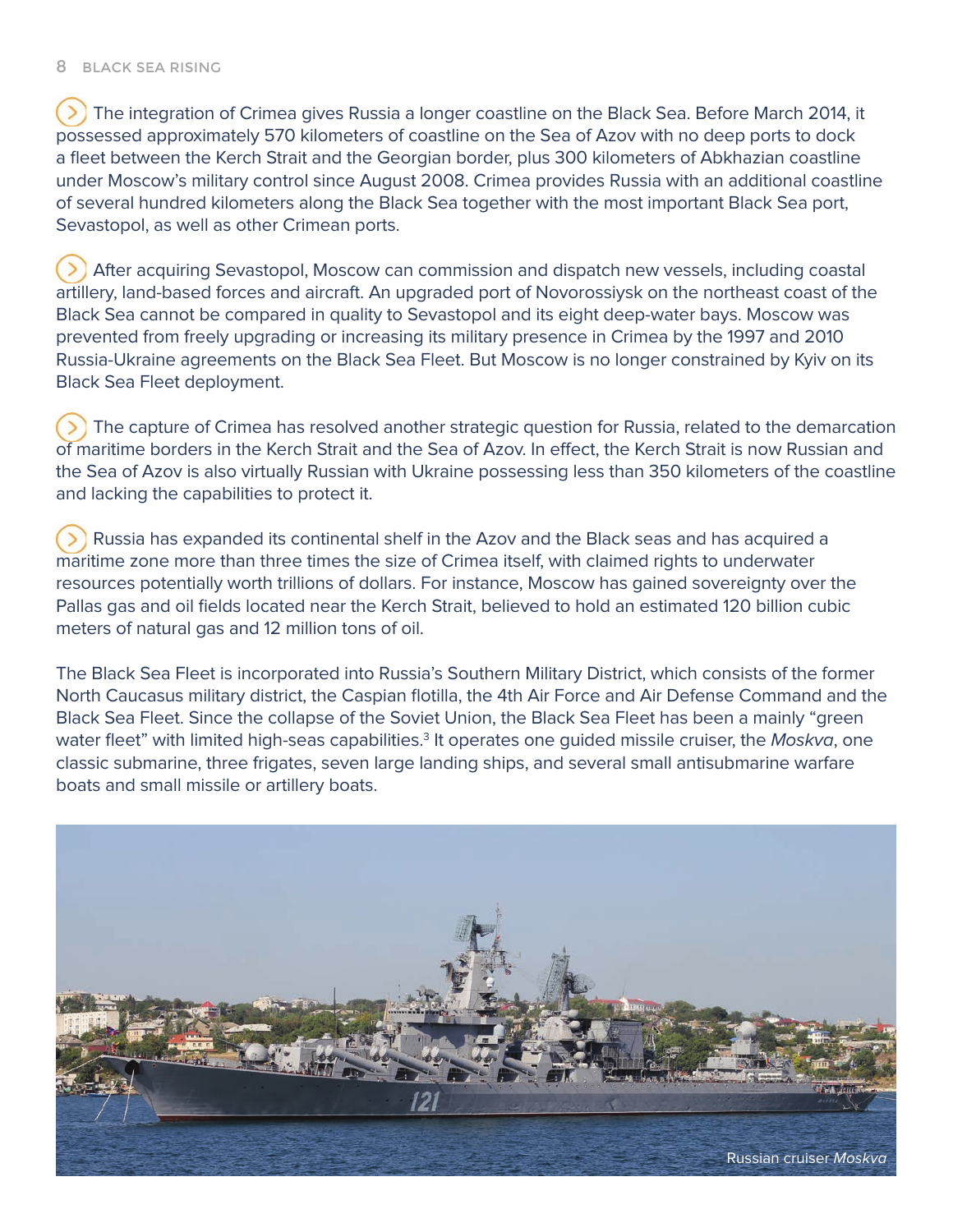Around 90 percent of the tonnage of the fleet is located in Crimean ports, mainly in Sevastopol. The fleet fulfills several tasks, including protecting Russia's EEZ, securing navigation and sea lines of communication, countering the presence of naval groups of NATO forces, supporting units coming from other Russian fleets operating in the Mediterranean and maintaining leverage over energy supplies from the Caspian Basin to Europe. The expansion and modernization of the Black Sea Fleet has become one of the highest priorities for the Kremlin. By 2020, Russia plans to significantly enhance its military presence in Crimea and establish new military facilities in Abkhazia, while deploying additional mobile missile coastal forces. Moscow's assertive approach embroils a number of other states in its ambitions for maritime preponderance and coastline control, including Moldova, Romania and Bulgaria.

Distinctions need to be made between Moscow's military and nonmilitary strategies in pursuit of its revisionist and expansionist objectives. The Kremlin relies on subterfuge and subversion, exploiting a range of instruments to undermine, bribe, blackmail, threaten and cajole neighbors into submission without necessarily conducting any military offensives. Even when engaged in combat, Moscow does not need to use overwhelming military force to achieve its objectives.

Since the end of the Cold War, the Black Sea region has been a testing ground for Russia's application of its "shadow war" against Western interests and to suborn the littoral states.<sup>4</sup> In Moscow's nonmilitary strategy, various "soft spots" are exploited for penetration, including intelligence services, police forces and military structures. The Kremlin capitalizes on a susceptible information space, corruptible officialdom and inadequate national defenses. It probes and encourages ethnic, religious and territorial grievances, and benefits from political instability, social unrest and state failure. Moscow's pressure points also include economic instruments such as trade restrictions, ownership of key infrastructure and energy cutoffs.

Moscow's propaganda and disinformation campaigns aim to discredit pro-Western and liberal governments throughout the region, while favoring parties and factions more amenable to Russia's influence. The Kremlin seeks to build special relations with individual countries in order to weaken regional solidarity and joint action. In some cases, Moscow can trigger or create new protracted conflicts in territorial enclaves and border regions.

With regard to Romania, the Kremlin may endeavor to manipulate the latent "Greater Romania" idea to promote regional disputes with Moldova and Ukraine, infiltrate saboteurs, orchestrate protests and support separatist activities like those of Hungarian-Székelys (Szeklers) in Transylvania. There is also a risk of disruption to Romania's exploration of Black Sea natural resources through either harassment or a legal dispute involving territorial waters claimed by Russia since it annexed Crimea. Moreover, tourism and commercial trade through the ports of Constanța, Varna and others on the Black Sea or along the Danube River can be unsettled.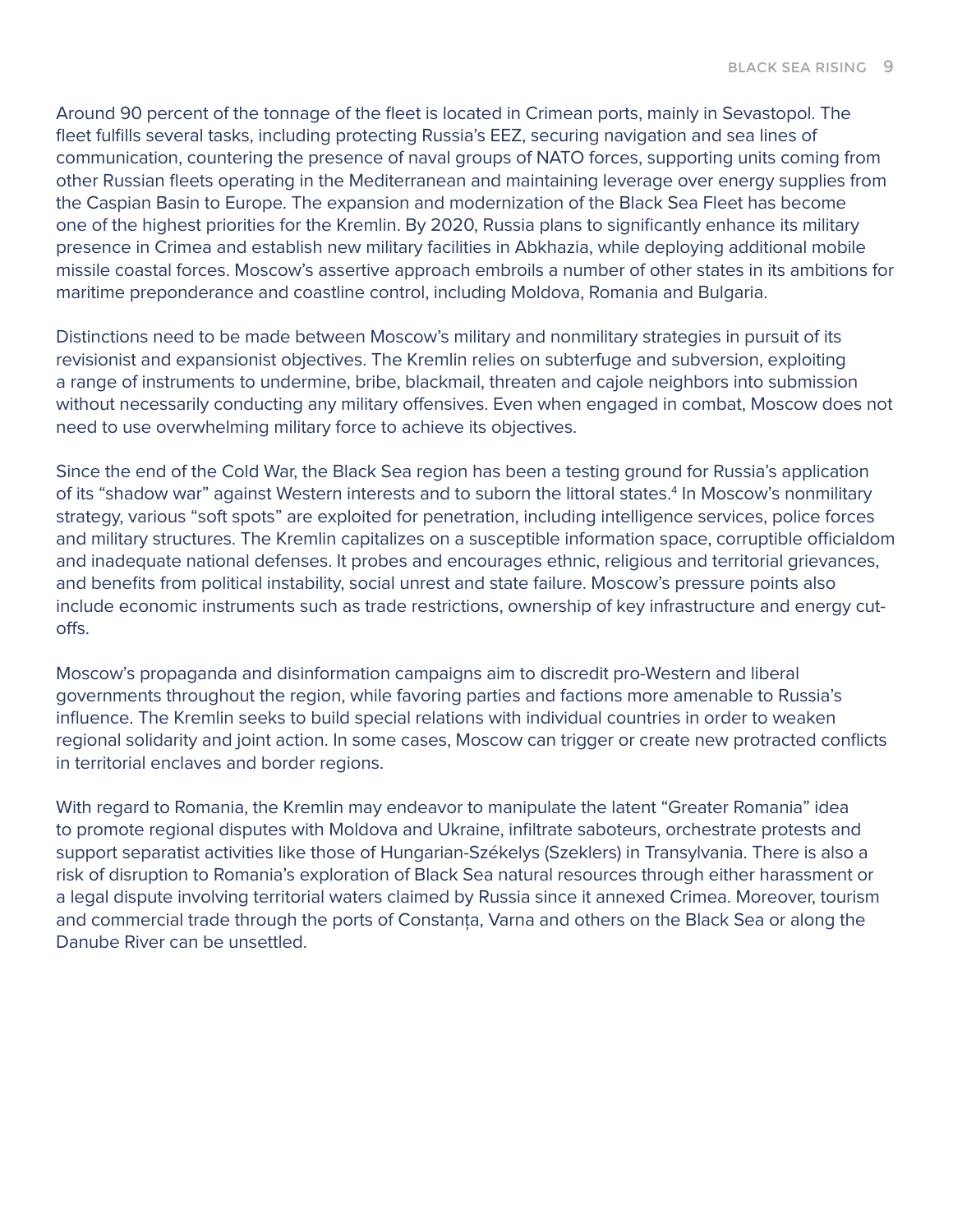#### **Russia's Military Capabilities**

Russia's new military doctrine signed by President Putin in December 2014 depicts an increasingly threatening foreign environment.<sup>5</sup> It claims that intensifying threats emanate from NATO and the United States in particular, including the placement of Western forces in countries adjoining Russia and NATO's development of anti-ballistic missile (ABM), space-based and rapid reaction forces. Moscow is responding to alleged NATO provocations by deploying new offensive nuclear weapons aimed at Western nations, developing an air and missile defense system and producing new precision-guided weapons. Moscow is also willing to violate any treaty that obstructs its neo-imperial agenda, including the 1994 Budapest Memorandum on the inviolability of Ukraine's borders.

Maritime power is the ability of a state to use the maritime sphere to achieve specific policy objectives. In the case of the Black Sea, Russia can concentrate its forces in a relatively small area to gain advantage, whereas NATO has limited access to these waters largely because of stipulations in the 1936 Montreux Convention, which limits the naval presence of non-littoral states in the Black Sea. As part of a broader modernization program, Moscow seeks to develop a naval force that can dominate the Black Sea and expand Russian presence in the Mediterranean. At the same time, Russia retains the right of a preemptive nuclear strike should a military attack, whether from nuclear or conventional weapons, allegedly threaten the integrity or existence of the Russian state.<sup>6</sup>

The Kremlin has embarked on a long-term rearmament program designed to significantly strengthen its multiregional naval power.<sup>7</sup> This program includes building eight new strategic missile submarines, six nuclear attack submarines, nine conventional submarines, 15 frigates and up to 20 corvettes. Much of this new naval capacity is intended for the Northern Fleet in the Arctic, the Atlantic and the Barents and Norwegian seas. Russian amphibious capabilities will also be strengthened. Nonetheless, it is far from clear whether such aims will be fully realized, as state revenues are being depleted because of the collapse of global oil prices and other financial problems in Moscow that could jeopardize defense modernization.

Russia's maritime strategy issued in July 2015 is an assertive document that announces a dramatic increase in the production of high-technology capabilities and bold maritime ambitions, focused on the Atlantic and Arctic, but with a significantly bolstered military presence in the Baltic, Caspian and Black seas. It emphasizes buttressing Russia's non-nuclear deterrence with an investment in both short- and long-range high-precision strike systems. Such systems are already being transferred to the Black Sea and constitute a major threat to both NATO in general and the NATO states bordering the Black Sea specifically. Moscow has developed technologies and positioning systems that deny the West access to maritime areas needed for regional force projection and deterrence.

Crimea will be the main platform for A2/AD-type operations in case of a restricted war and the projection of forces to control the Black Sea and the Bosphorus Strait. Moscow aims to replace its aging Soviet-era ships with modern vessels, especially highly maneuverable and fast platforms such as the French Mistrals that would increase its power-projection capacity. By 2020 Moscow intends for the Black Sea Fleet not only to conduct operations in case of a crisis in the Black Sea basin, but also to support the permanent deployment of Russia's Mediterranean Squadron.8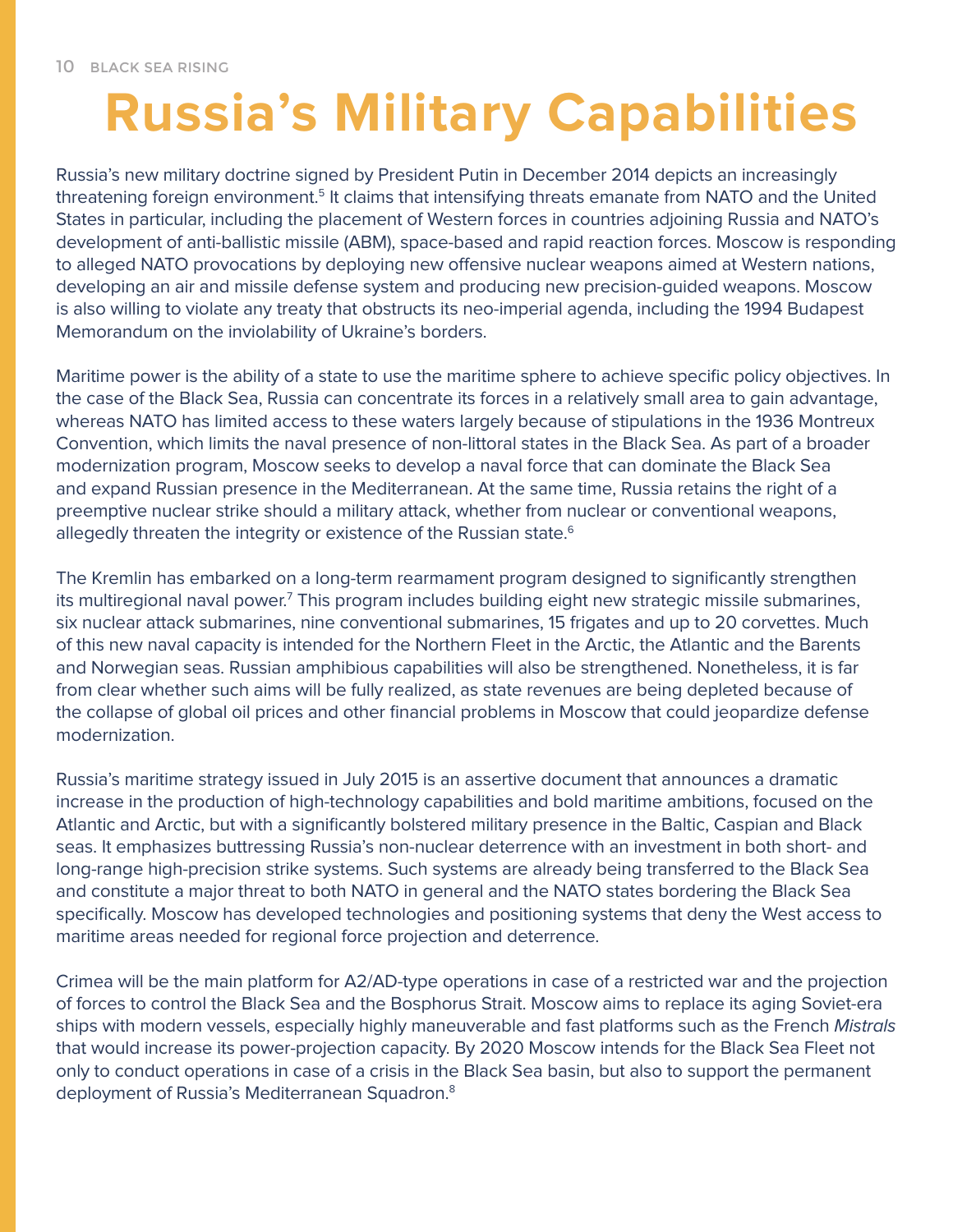NATO officials have expressed concerns about Russia's deployment of anti-ship and anti-aircraft systems in occupied Crimea. Moscow claims it is forced to develop countermeasures in response to an increased NATO presence in the Black Sea. In reality, the regional balance of power has significantly shifted after Russia's takeover of Crimea in March 2014. Moscow is seeking to rapidly develop Crimea for its naval infrastructure and firepower. A critical component is the modernization of the Black Sea Fleet and the deployment of new weapons systems on the captured peninsula that will strengthen Moscow's ability to challenge NATO's presence and undermine the security of littoral states.

The Kremlin is increasingly able to deploy long-range, anti-ship and anti-aircraft missiles to strike ground targets, interdict maritime traffic on the Black Sea and impose no-fly zones around the Black Sea littoral. Airborne troops, naval infantry and Spetsnaz (special operations) forces could also be stationed in Crimea for potential deployment elsewhere. In early March 2015, Putin suggested that Moscow deploy nuclear weapons in Crimea. The Iskander tactical ballistic missile (either in conventional or nuclear form) has a 400-kilometer range and could reach the entire southern part of Ukraine, including the important industrial cities of Odesa, Krivyi Rih and Dnipropetrovsk, a large part of Moldova, the entire Romanian coastline and a significant portion of the Turkish Black Sea coast. In effect, Moscow is developing capabilities to sequester the Baltic and the Black seas behind its air, air defense, naval, cyber and nuclear forces and deter enemies from entering those seas to try and counter Russia's offensives.

The Kremlin continues to reserve the right to use nuclear weapons in response to the use of nuclear or other weapons of mass destruction against Russia or its allies, and even in the case of a conventional assault on Russia that would endanger the existence of the state.<sup>9</sup> The Russian Navy aspires to acquire or produce nuclear-powered battle cruisers, with plans for a nuclear-powered supercarrier. New submarines with ballistic missiles would also increase the defensive-deterrence capacity of Russia's submarine fleet.

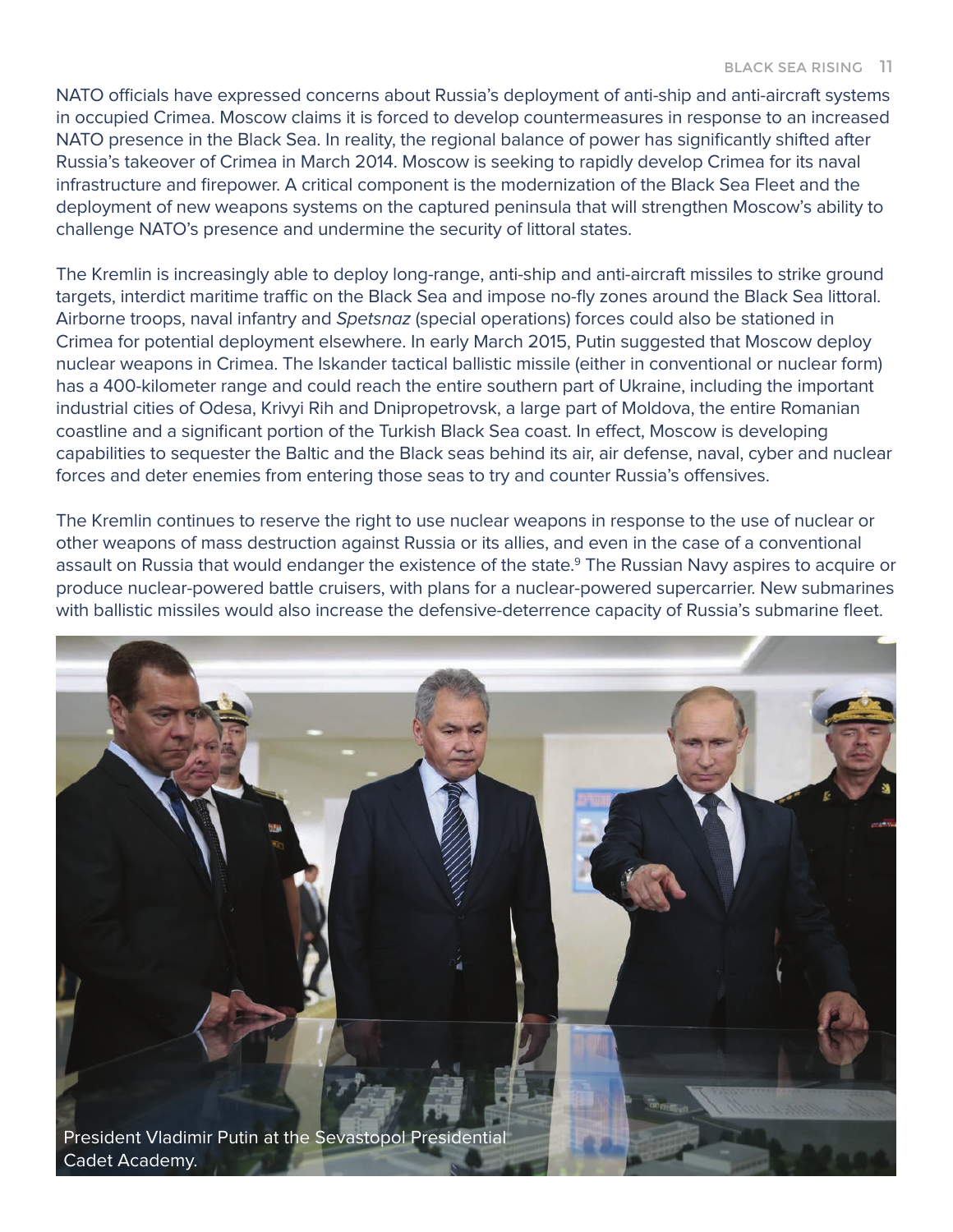Russia's annexation of Crimea has provided substantial impetus to Russian naval plans in the Black Sea and the resumption of naval activities in the Mediterranean. Moscow now has a free hand to deploy new platforms in Sevastopol, to upgrade Crimean infrastructures and to dispatch new military hardware on the peninsula.10 The modernization of the Black Sea Fleet is one of the most ambitious elements of the Russian State Arms Procurement program of 2011–2020. Up to 18 units are being commissioned for the fleet and new infrastructure developed. In December 2015, the Zelyoniy Dol and Serpukhov warships, built in Russia and equipped with the versatile Kalibr-NK missile system, joined the Black Sea Fleet. By 2020, Moscow plans to spend \$151 billion to modernize its entire navy including the Black Sea Fleet. The purpose of this modernization is to build a combined arms force that can deny access by NATO to the Black Sea and project power outward and threaten U.S. and NATO interests in the Mediterranean and Middle East.

Russia's defense analysts proposed deploying bombers in Crimea to intensify monitoring of NATO's naval presence, including U.S. destroyers that allegedly threaten the functioning of Russia's strategic nuclear forces.<sup>11</sup> Moscow is building a combined air and naval defense network to threaten and interdict foreign fleets in the Black Sea. Defense Minister Sergei Shoigu has announced that Russia will spend \$2.4 billion on the Black Sea Fleet by 2020 and outfit it with next-generation warships and submarines, air defense systems and marine regiments.<sup>12</sup> Moscow would also deploy modernized ground/air attack fighters, helicopters and the new Su-30M naval aviation fighter. By 2016, a regiment of Tu-22M3 longrange bombers is due to deploy at the Gvardeiskoye airfield. These aircraft are platforms for supersonic long-range anti-ship cruise missiles to support the Mediterranean Squadron and establish an added "deterrence potential" in Southern Europe, the Middle East and North Africa.

Russian fighter planes have secured and currently control the vast majority of the Black Sea airspace. According to American analyst Stephen Blank, Russia has expanded its strategic aviation patrol routes above the Black Sea while its Su-24 Fighters practice strikes against "imaginary detachments" of enemy warships together with "surface strike groups and shore-based naval missile units."13 Moscow is constructing a combined air and naval defense network to threaten and interdict foreign fleets in the Black Sea. This will enable the Black Sea Fleet to carry out A2/AD operations in case of a crisis anywhere in the Black Sea basin.

Moscow is also steadily developing a Special Operations Forces (SSO) command to conduct conventional and unconventional missions that could destabilize targeted states. These developments also present a military threat across the Balkan Peninsula and toward the Aegean and Adriatic seas. The annexation of Crimea and the engineered Donbas revolt have provided ample opportunities for involving special operations forces and airborne elite units in a limited war. With a strong base in Crimea, Russia can conduct fairly rapid amphibious operations across the Black Sea. These could threaten the Ukrainian port of Odesa and impose a more efficient blockade on Georgia. In case of a war between Transnistria and Moldova, the SSO could also conduct diversionary operations or threaten Bucharest to dissuade it from intervening on behalf of the government in Chișinău.

Russia's new military doctrine also calls for Moscow to counter the use of communications technologies against Russia, such as cyberwarfare and social networks. The document contends that among the most serious challenges are attempts to "overturn legitimate governments" in neighboring states and emplace regimes that threaten Russia's interests. In effect, Moscow reserves for itself the right and obligation to defend governments that are amenable to Russian influence, even against the democratic choices of their own populations.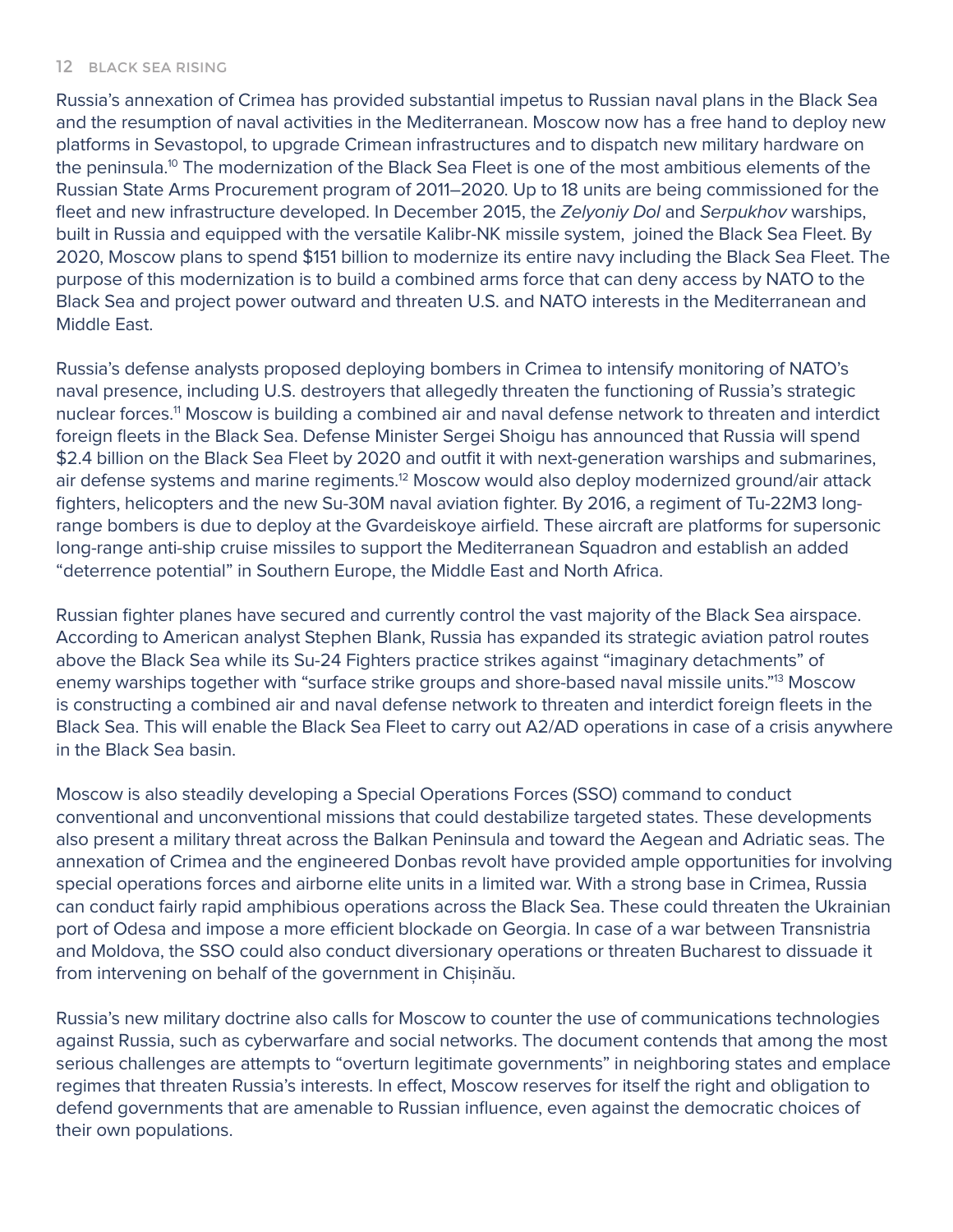### **Impact on Littoral States**

The Black Sea is a neglected strategic front for the North Atlantic Alliance. NATO has a limited military presence; the EU has proved unable to manage the Black Sea security environment; and the United States has undergone waning influence and interest in the region under the Obama administration. Meanwhile, Black Sea regional cooperation organizations and various bodies connected with NATO remain weak and ineffective, while the new NATO members have limited military capacities to deter Moscow. The Kremlin has successfully prevented Ukraine, Georgia and Moldova from creating a potent and coordinated organization to shield themselves from Russia's assertiveness, as was envisaged in the GUAM (Georgia, Ukraine, Azerbaijan, Moldova) initiative launched in the late 1990s. As a concept, GUAM never achieved its highest potential. Nevertheless, its very existence highlighted the desire among its members for a counterbalancing mechanism to Russia's relative power in their region.

Russia's military and nonmilitary escalation poses threats to two exposed NATO member states -- Romania and Bulgaria -- as its naval capabilities are far superior to the maritime and air defense capacities of either country. Moreover, NATO operations are conditioned by the Montreux Convention.

With a limited ability for power projection outside of periodic NATO Black Sea exercises, Romania is unprepared to face a heavily militarized Black Sea that would endanger commercial routes and energy resources that Bucharest is currently exploring. One potential ramification of the security crisis could result in restricting the markets between Black Sea ports and the Danube into Central Europe, blocking the Danube-Black Sea canal and restricting trade with non-EU nations, particularly Turkey. An expansion of Russia's proxy war in eastern Ukraine toward Odesa and the Ukrainian side of the Danube Delta could also choke this critical artery and create important losses for the countries using the Danube as a trade access point to the heart of Europe.

The combined navies of Bulgaria, Romania, Ukraine and Georgia are no match for Russia's naval presence in the region. With the second-most-powerful military force among NATO nations, Turkey's naval presence is more substantial but not sufficient on its own to challenge Russia's regional naval capacity. The main problem for Romania and Bulgaria are their weak naval defenses. Romania's naval combat power is centered on a few aging frigates backed up by a half-dozen corvettes. Outdated military capabilities and the slow reform of anti-aircraft, anti-missile and anti-ship systems simply provide an added bonus for Moscow.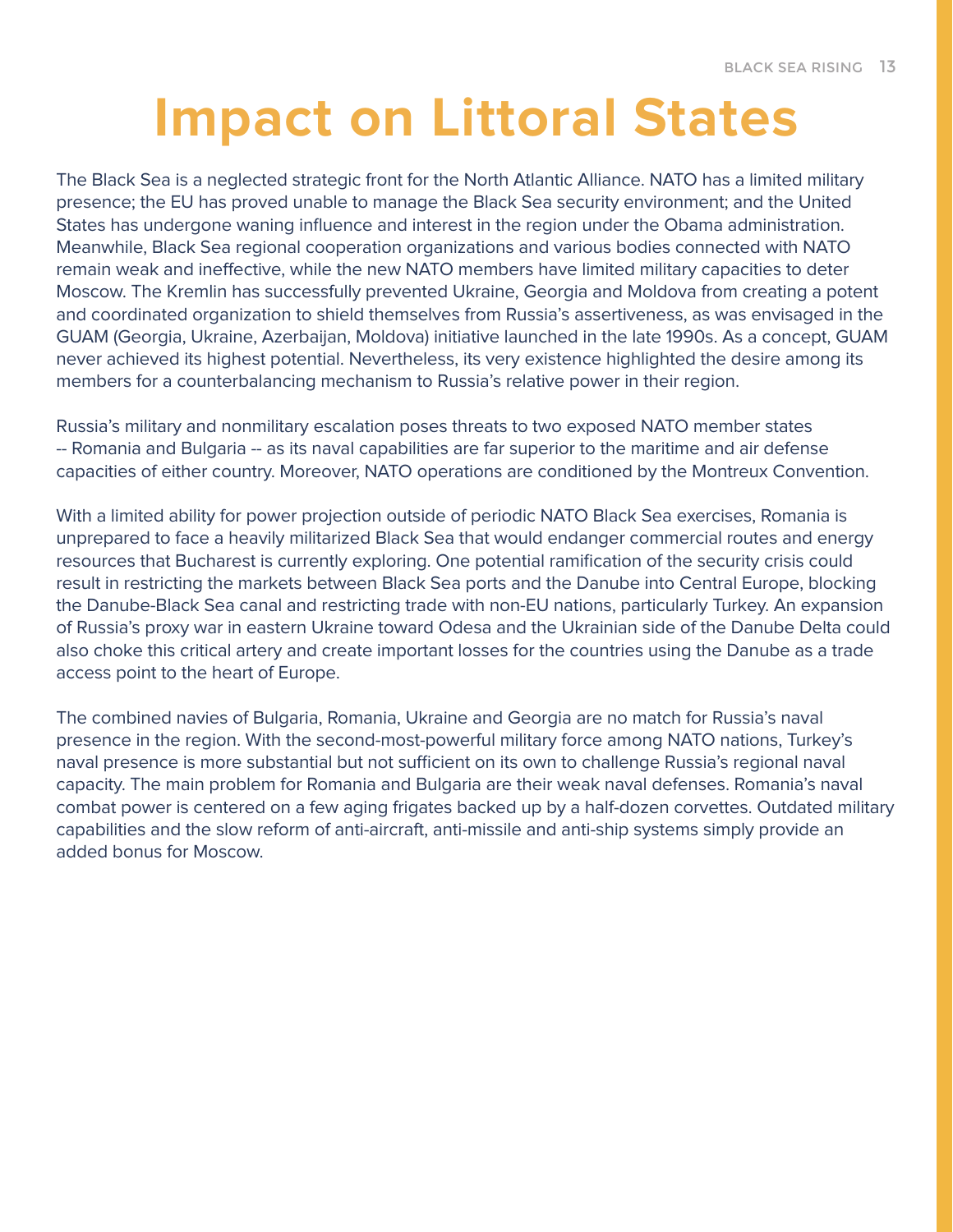

#### **Preliminary Conclusions**

A neglect of the Black Sea security flank by the West and Moscow's successful capture or neutralization of the eastern and northern littoral have increasingly exposed Romania and Bulgaria to Moscow's pressure. Additionally, as seen in the November 2015 Russian-Turkish incident when Ankara shot down a Russian jet along Turkey's border with Syria, escalation by Russia can trigger a strong response from Turkey. Such a scenario can result in wider regional instabilities, as both states are heavily militarized powers, with sometimes-competing regional ambitions.

Russia's expanding presence in Crimea creates the prospect of a rapidly remilitarizing Black Sea. Aviation patrol routes and enlarged air and naval defense networks heighten Russia's ability to threaten and interdict foreign fleets—as illustrated by recent Russian harassment of NATO vessels. Moscow has deployed numerous missile-bearing ships and planes to the Black Sea region, which together with Iskander missiles in Crimea place all of the Black Sea littoral within range of Russian conventional and WMD (weapons of mass destruction)-capable missile attacks. At present, none of America's allies in this part of Europe possess effective air and missile defense capabilities.

Russia's enhanced Black Sea forces, which are already being optimized for A2/AD operations, can also be used to threaten European neighbors with long-range air and missile strikes. Moreover, Moscow is steadily pursuing the goal of obtaining naval and army bases in the Balkans and Eastern Mediterranean from which it can project power even further afield.

Although Moscow's ultimate plans may not be accomplished in full because of its budgetary constraints, even a partial realization of these goals puts all the littoral states under serious threat, with NATO's entire southeastern flank exposed to harassment and subversion. It is also worth considering that Russia's economic decline may actually encourage Putin to be more assertive and take greater risks on the international front in order to mobilize the public against manufactured foreign enemies and thereby divert attention from Russia's domestic decline. In the light of all these trends and prospects, the Black Sea will remain a major factor in the Kremlin's strategic calculations throughout its campaign against the West.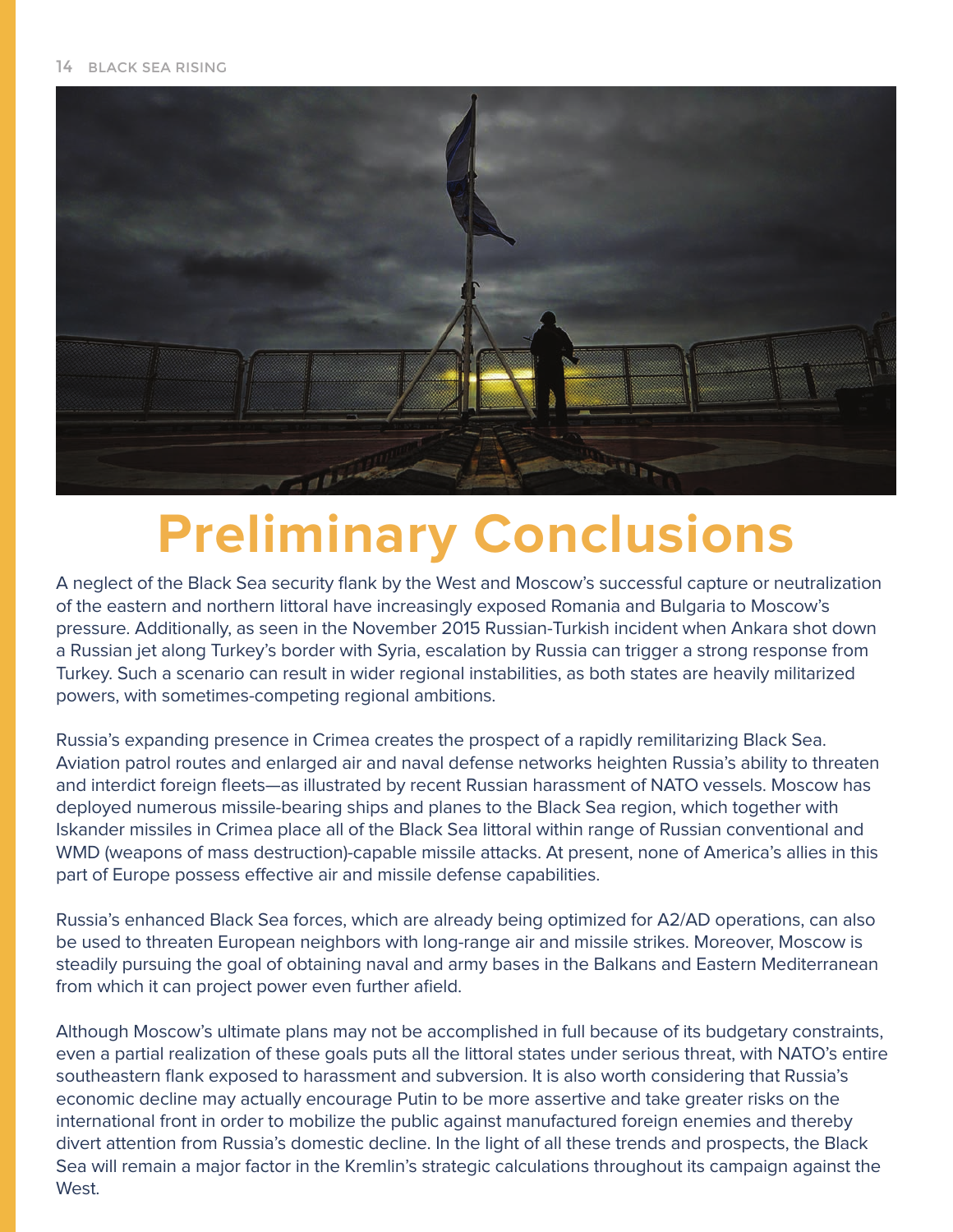#### **Acknowledgments**

This Strategic Report was prepared through substantial research of relevant publications, personal discussions with key analysts, an in-depth strategic briefing and discussion held at CEPA offices in Washington, D.C., in December 2015, and an extensive questionnaire that was delivered to a broad group of U.S.-based policy experts. Subsequent reports in this series will include analysts in the Black Sea region and will benefit from the Second Expert Group Strategic Briefing, scheduled to be held in Bucharest, Romania, in April 2016. Special thanks to Daniel Richards, Research Assistant at CEPA, for essential logistics and research work.

**Janusz Bugajski and Peter Doran**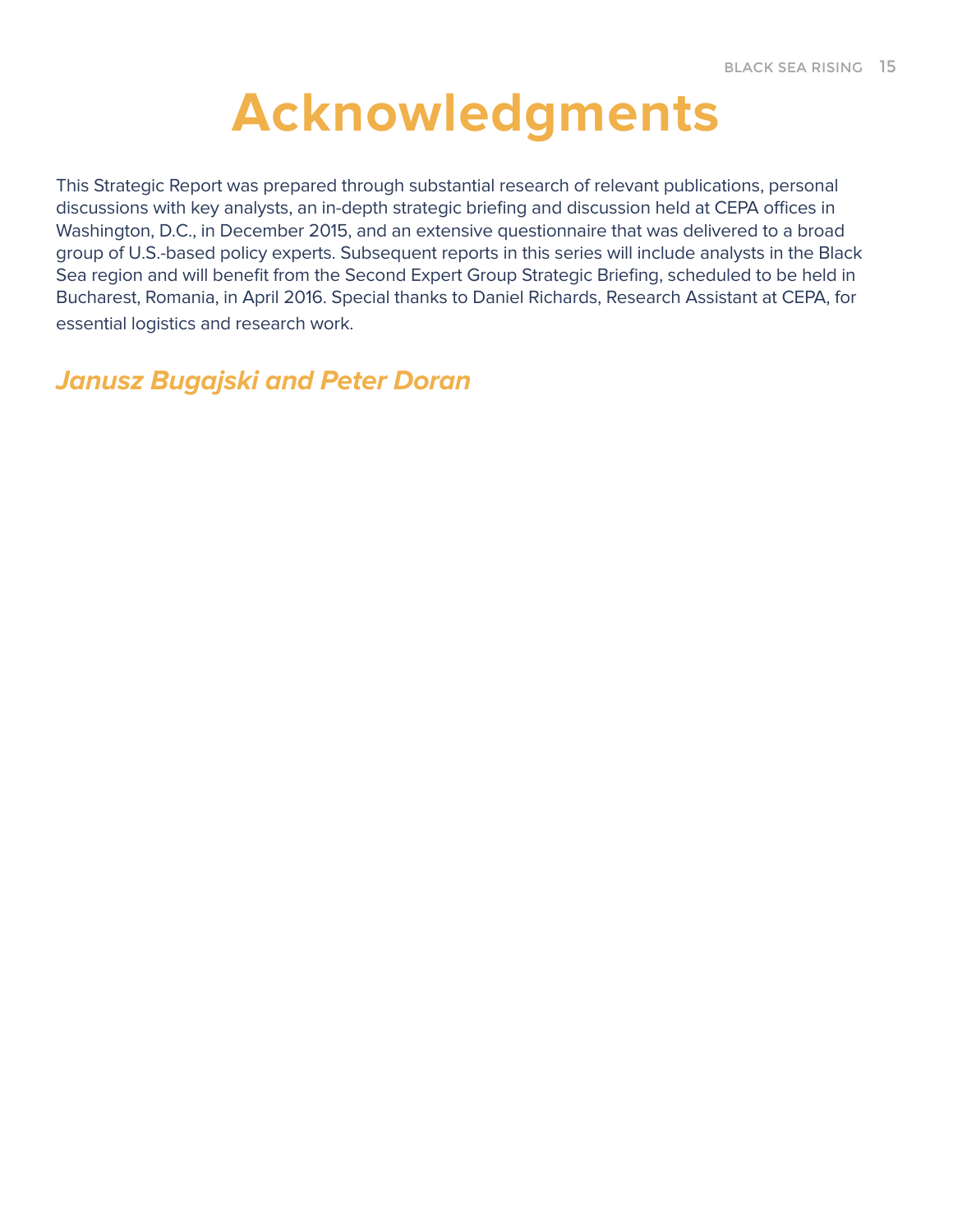#### **Endnotes**

1. Nikolai Novichkov, "Russia's New Maritime Doctrine," IHS Janes's 360, August 13, 2015, http://www.janes.com/ article/53643/russia-s-new-maritime-doctrine.

2. Igor Delanoë, "The Current Status Of Black Sea Regional Security," Atlantic Voices 4, no. 4, April 2014.

3. Igor Delanoë, "After the Crimean Crisis: Towards a Greater Russian Maritime Power in the Black Sea," Southeast European and Black Sea Studies 14, no. 3 (2014): 367–382, see 369, http://dx.doi.org/10.1080/14683857.2014.9443 86, 371.

4. See Janusz Bugajski, "The Shadow War," Central Europe Digest, May 9, 2014. http://www.cepa.org/content/ shadow-war.

5. Jaroslaw Adamowski, "Russia Overhauls Military Doctrine," Defense News, January 10, 2015, http://www. defensenews.com/story/defense/policy-budget/policy/2015/01/10/russia-military-doctrine-ukraine-putin/21441759/.

6. Elbridge Colby, "Nuclear Weapons in the Third Offset Strategy: Avoiding a Nuclear Blind Spot in the Pentagon's New Initiative," Center for a New American Security, February 2015, http://www.cnas.org/avoiding-nuclearblindspot-offset-strategy; and Pavel Podvig, "New Version of the Military Doctrine," Russian Strategic Nuclear Forces (blog), December 26, 2014, http://russianforces.org/blog/2014/12/new\_version\_of\_the\_military\_do.shtml.

7. Delanoë, "The Current Status of Black Sea Regional Security," 4-5.

8. Delanoë, "After the Crimean Crisis: Towards a Greater Russian Maritime Power in the Black Sea," 369, http:// dx.doi.org/10.1080/14683857.2014.944386, 379.

9. The Ukrainian war has greatly exacerbated mistrust between Russia and NATO in the Black Sea region. This could also result in the deployment of Russian tactical nuclear weapons in Crimea and downgrade cooperation in interdicting WMDs and WMD components trafficked across the Black Sea region. See Igor Delanoë, "Weapons of Mass Destruction: A Persisting Security Challenge to the Black Sea Region," Neighborhood Policy Paper, no.16 (July 2015): 11, http://www.khas.edu.tr/cies/75.

10. Igor Delanoë, "After the Crimean Crisis: Towards a Greater Russian Maritime Power in the Black Sea."

11. Stephen Blank, "The Black Sea and Beyond," U.S. Naval Institute Proceedings Magazine 14, no. 10 (October 2015), http://usni.org/magazines/proceedings/2015-10.

12. As a result of resettlement from Russia the population of Sevastopol is steadily increasing. On January 1, 2014, the city was home to 384,000 people. By August 1, 2015, the population had reached nearly 410,000, a 6.8 percent increase. By August 2015, over 20,000 residents of Russia had moved to Crimea in that year alone. Soldiers make up a large part of this new migration. Several major infrastructure projects support this militarization, including a bridge over the Kerch Strait to connect Crimea to Russia. See Andrii Llymenko, "The Militarization of Crimea under Russian Occupation," October 2015, Atlantic Council, Dinu Patriciu Eurasia Center, p.2, http://www. atlanticcouncil.org/images/publications/The\_Militarization\_of\_Crimea\_under\_Russian\_Occupation.pdf.

13 Blank, "The Black Sea and Beyond."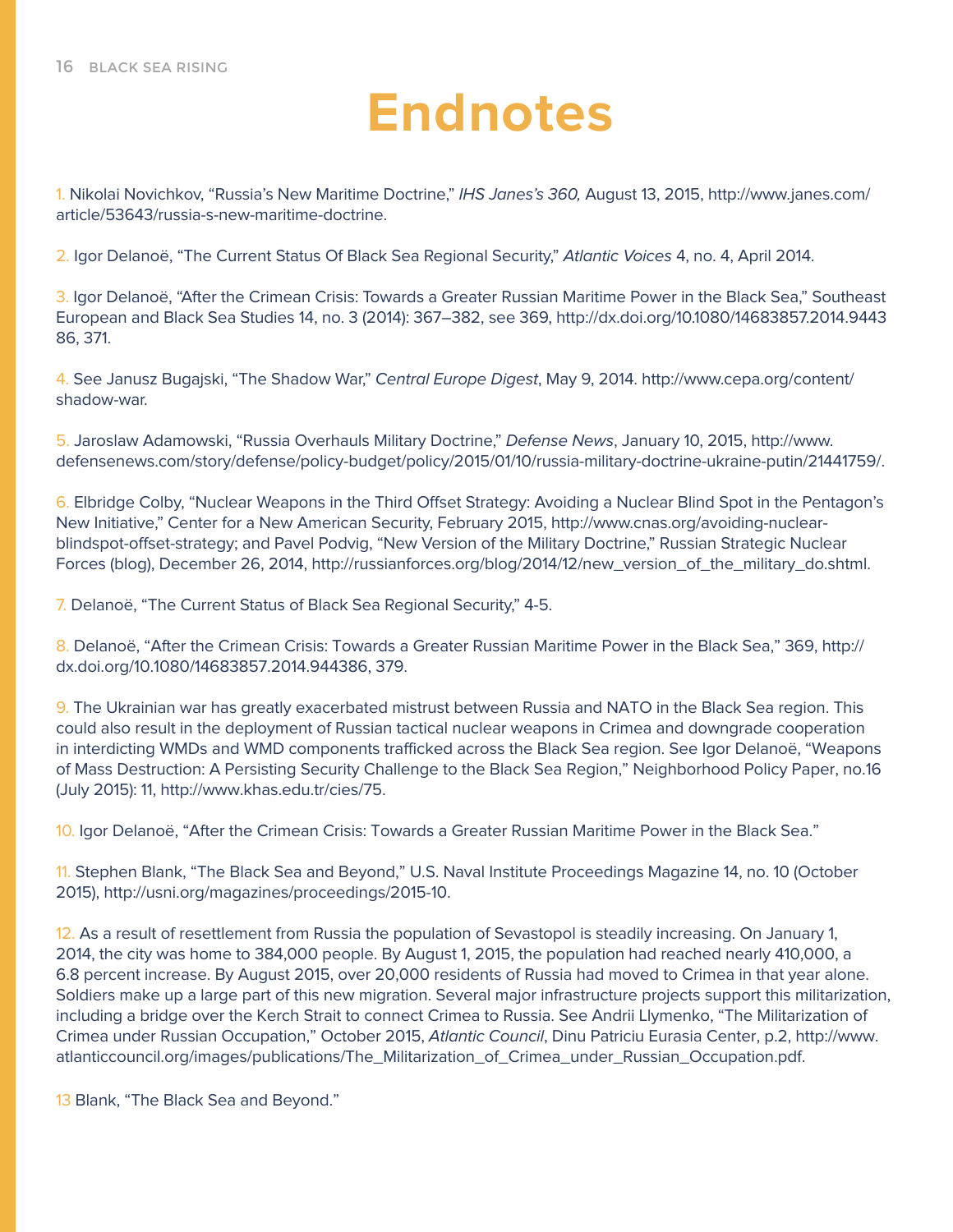

Center for **European Policy Analysis** 

The Center for European Policy Analysis (CEPA) is the only U.S. think-tank dedicated to the study of Central and Eastern Europe. With offices in Washington and Warsaw, it has grown rapidly over the last decade to become the leading voice for strengthening security and democracy in the countries of post-Communist Europe. CEPA is at the forefront of the transatlantic policy debate on issues of defense, energy and democratic reform in Central and Eastern Europe. Its mission is to promote an economically vibrant, geopolitically stable and politically free Central and Eastern European region with close and enduring ties to the United States.

© 2016 by the Center for European Policy Analysis, Washington, DC. All rights reserved. No part of this publication may be used or reproduced in any manner whatsoever without permission in writing from the Center for European Policy Analysis, except in the case of brief quotations embodied in news articles, critical articles or reviews.

Center for European Policy Analysis 1225 19th Street NW, Suite 450 Washington, DC 20036 E-mail: info@cepa.org www.cepa.org